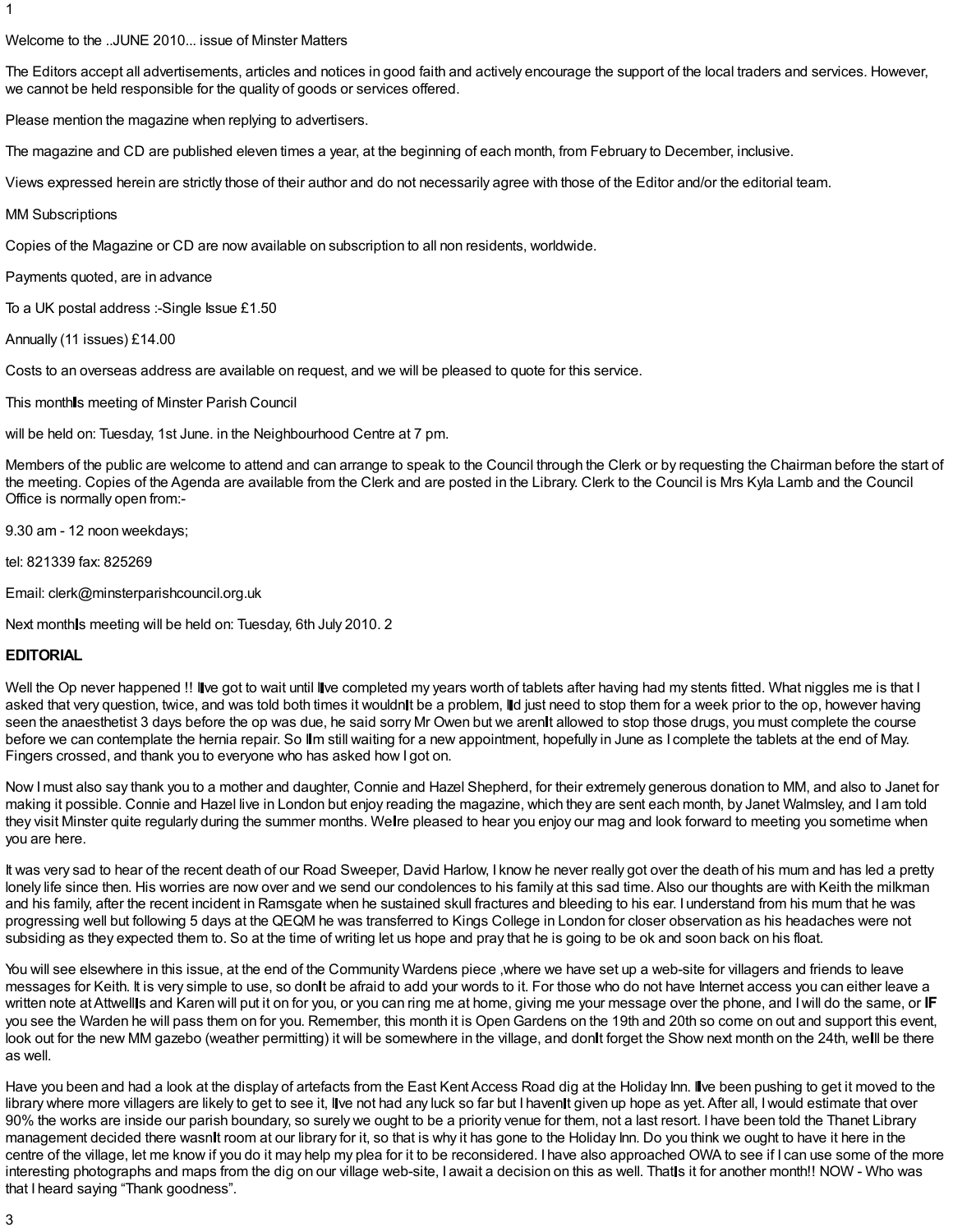#### **LOCAL NEWS**

#### **KCC Community Warden, Steve Taylor**

It seems a long time since Ilve had the chance to write an article for MM but here goes. As you know I have been covering the Area supervisor while she was on maternity leave and then had a short time in hospital recently so itls good to be back here in Minster for the foreseeable future.

Iwould like to thank all of you who sent kind wishes and for your words of support since my return. I am getting round to various groups etc together with the local school. Iwas asked by the school to take part in a litter-pick recently and it was good to get involved again with these youngsters and it is reassuring to know that we have some great kids who want to do their bit for the village. I attended the school assembly last week and presented the volunteers with a little gift as a thank-you for taking part.

Ilm afraid Ilm going to have to get on my soap box about the issue of dog-fouling. I have noticed more and more incidents in practically all parts of the village, which really is unacceptable.

Ilm often asked what can be done about this anti-social behaviour, and Ilm asking everyone to report to me if they witness this happening. I donit expect anyone to challenge the offender(s) but if they recognise the owner or can give me a description of the type of dog, or both, contact me and Iwill ensure the matter is dealt with through the right channels. It is no consolation that we aren it alone in suffering this problem, but by working together let is see what we can do to help send the message to these people that the residents of Minster find this behaviour totally unacceptable.

Remember most of our dog owners do act responsibly and pick up after their animal, so once again it is the minority causing the problem.

On to other things and as Ilm sure you will know by now that Keith Morgan, our village milkman, is, at the time of writing, in hospital following an incident in Ramsgate. I know a lot of you will want to send a message to Keith and we thought that a jointly signed card would be impractical but one way that most might become involved could be through the Internet. So Minster Matters have set up a web-page, dedicated to Keith, which you can log onto and send him your own personal message. The web address is **www.tinyurl.com/keiththemilk** and a link can be found on both the village website at **www.minster-in-thanet.org.uk**

or

on

the

**Minster** 

**Matters** 

website

at

#### **www.minstermatters.org.uk**

Attwell s also have a collection tin on their counter if you should wish to donate. For those who cannot access the Internet, Karen in Attwell s will take any hand written messages, or you can ring the Editor of MM, and either of them will make sure that your words are added to the page for Keith to read.

Iwould like to add my own thoughts about what happened to Keith and what he means to us all.

I ve known Keith for about 12 years and worked with him for a while and I know what a hard working, dedicated man he is. Probably like you I get annoyed at some members of

4

## *(Community Warden, Steve Taylor)*

society who have no respect for others and feel the need to upset someone elsels life. Let s hope that whoever is responsible for this is dealt with in the proper manner and most of all let us hope and pray that Keith will soon be back amongst his many friends here in Minster and Monkton.

#### **LOCAL IMPROVEMENTS**

## **ROADS**

#### **Construction of the East KentAccess Road**

Proposed dates for future progress meetings, at the Neighbourhood centre, which residents are welcome to attend are as follows

20th July 2010; 23rd November 2010; 22nd March 2011, 26th July 2011, 22nd November 2011

Please watch MM and local noticeboards for further information closer to the time.

**Closure of High Street and Tothill Street for Resurfacing The High Street will be closed and there will be no parking allowed on 8th October between** 7pm and Midnight

Like wise Tothill Street will be closed and there will be no parking allowed on 13th October between 7pm and Midnight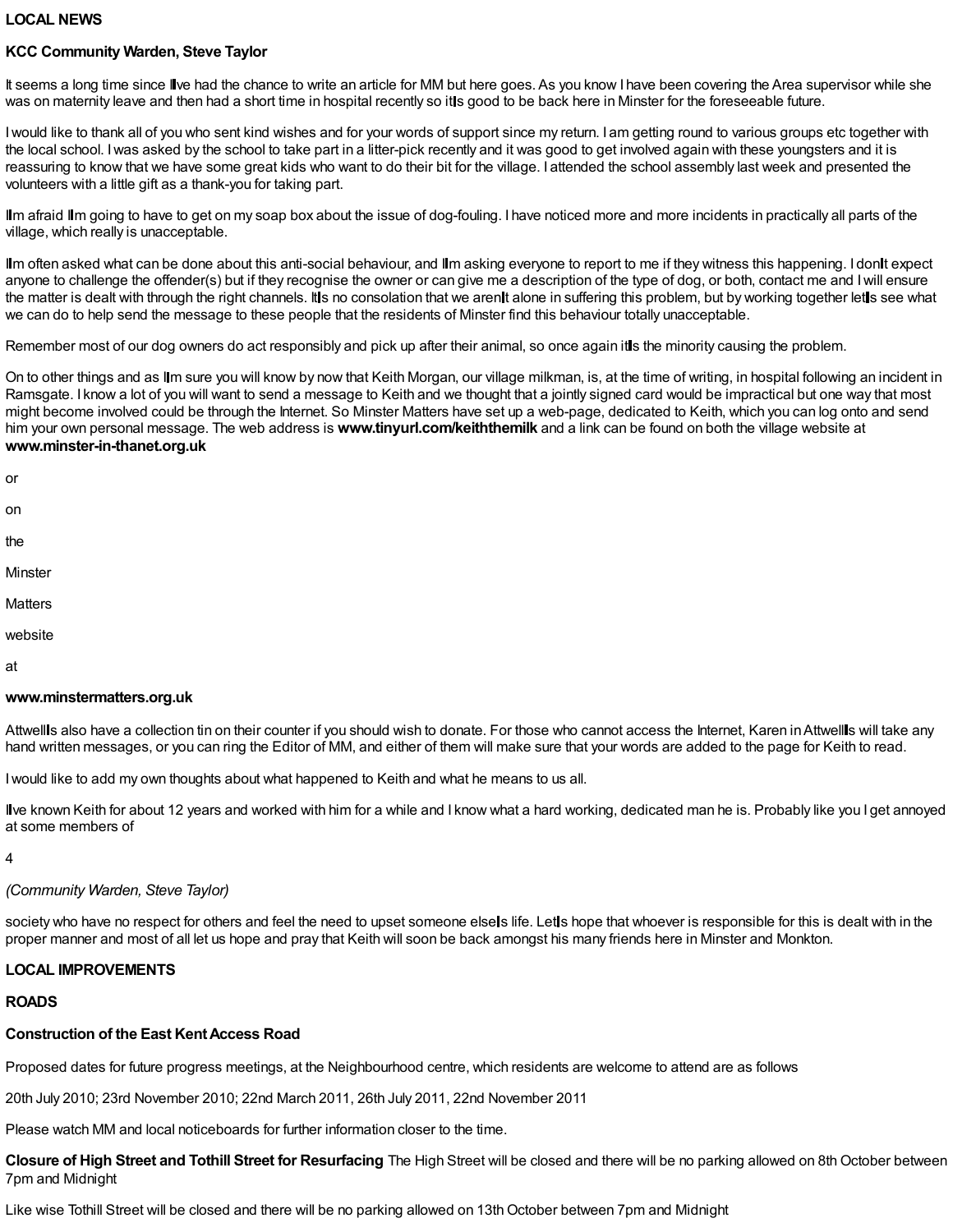#### **SHOPS**

#### **Bens –AWork in Progress**

The continued support by villagers choosing to use his shop is one of the main reasons that Ben has made the decision to extend the store.

The shop now employs 25 staff and at present is undergoing a major extension to the rear and overhead. The new extension to the upper floor means that the area will now include both a one bed flat and a two bed flat and also further stock storage space to compliment the new storage space on the ground floor.

The inside of the main store will also be enlarged from approx 1.800 sq ft to 2,400 sq ft so an increase of about 33%. This will mean that the "Food to Gol area will be greatly improved and Ben intends to undertake many more promotional activities along with an increase in stock lines.

Ben tells us he wishes to remain at the heart of the community, and thanks all his clientele for their continued support, however the new improvements mean that the store will have to remain closed for between 7 to 10 days when the major work has been completed, to allow them to finalise the shop fittings and in-store layout. Please watch for notices displayed instore and in this magazine as to when this will be. At present it is expected to be around 8

weeks time, but this obviously depends on many factors, so should not be taken as read at this time.

Ben would like feedback from his customers if they have any suggestions or comments regarding the proposed layout of the store, plans are available to view by the tills, please speak to either Ben or Julie before the final decisions are made. 5

#### **LOCAL NEWS**

#### **RSPCAISLE OF THANET BRANCH**

#### **Inc. The WoodchurchAnimal Centre**

#### **Homes wanted for the following:**

*Sammy* is a 7 year old female cat who came to the Centre as her owner was no longer able to look after her. She is shy but friendly and has lived with another cat. If you are able to offer Sammy a loving home please contact the Animal Centre.

*Fluffy* is a long haired male cat approx 2 years old. He was found as a stray and would love a home of his own where he can get lots of cuddles and attention. *Lucky* is a 5 year old male cat who came to the centre because he was unsettled in a busy household. He is a very sweet natured cat who loves to be cuddled. He would be happiest in a home with no young children. *Rosie* is a 9 year old female cat who came to the Centre because her owner was moving to a flat and was unable to take her. She doesnit like other cats so is finding it very stressful being in a cattery environment. Rosie is quite an independent cat who likes fuss on her terms.

*Minx* is a 16 month old female cat who had to be re-housed due to her owners personal circumstances. She is very friendly and is looking for a home together with Nelly.

*Nelly* is an 11 1/2 month old female cat who had to be re-housed due to her owners personal circumstances. She is timid but friendly and is looking for a home together with Minx.

*Toffee,* a black and white cat, had been living rough in a shed and is now looking for a permanent loving home.

*Rebel* is a 3 year old male cat who came to us from another Centre. He is very friendly and is good with dogs, cats and children.

*Rosy* is an 8 month old female rat who is looking to be re-homed with her sister Posy. Rosy is quite a timid girl whilst Posy is very outgoing and has already bitten several volunteers. They are looking for a home with an experienced rat owner.

*Bobby,* a rat, is approx 4 months old he came to the centre with another male rat after being saved from being live snake food. They are looking to be rehomed separately as they do not get on.

*George & Mildred* are 2 x 1 year old budgies who are looking for a home together.

6

#### **LOCAL NEWS**

#### **LES MISERABLES GOES FROM LOCAL SCHOOL TOSTAGE**

Sandwich Technology Schoolls recent production of Les Miserables School Edition played to packed houses and received glowing praise from all who went to see it. Almost 50

students participated in the production, with the addition of young Rosie Malloy (11 yrs.) from Minster School, who played Little Cosette. Comments like: "We enjoyed it as much as the West End version , "To put it in a nutshell the production was mind blowing and "It was one of the most fantastic performances I have ever witnessedl gave producer/director Josephine Buchan the idea to take it to a wider audience. To this end the show will transfer to the Gulbenkian Theatre in Canterbury in July of this year.

#### **Star been offered singing scholarship**

One of the principal roles in the show, that of Javert the policeman, was played by Yr. 11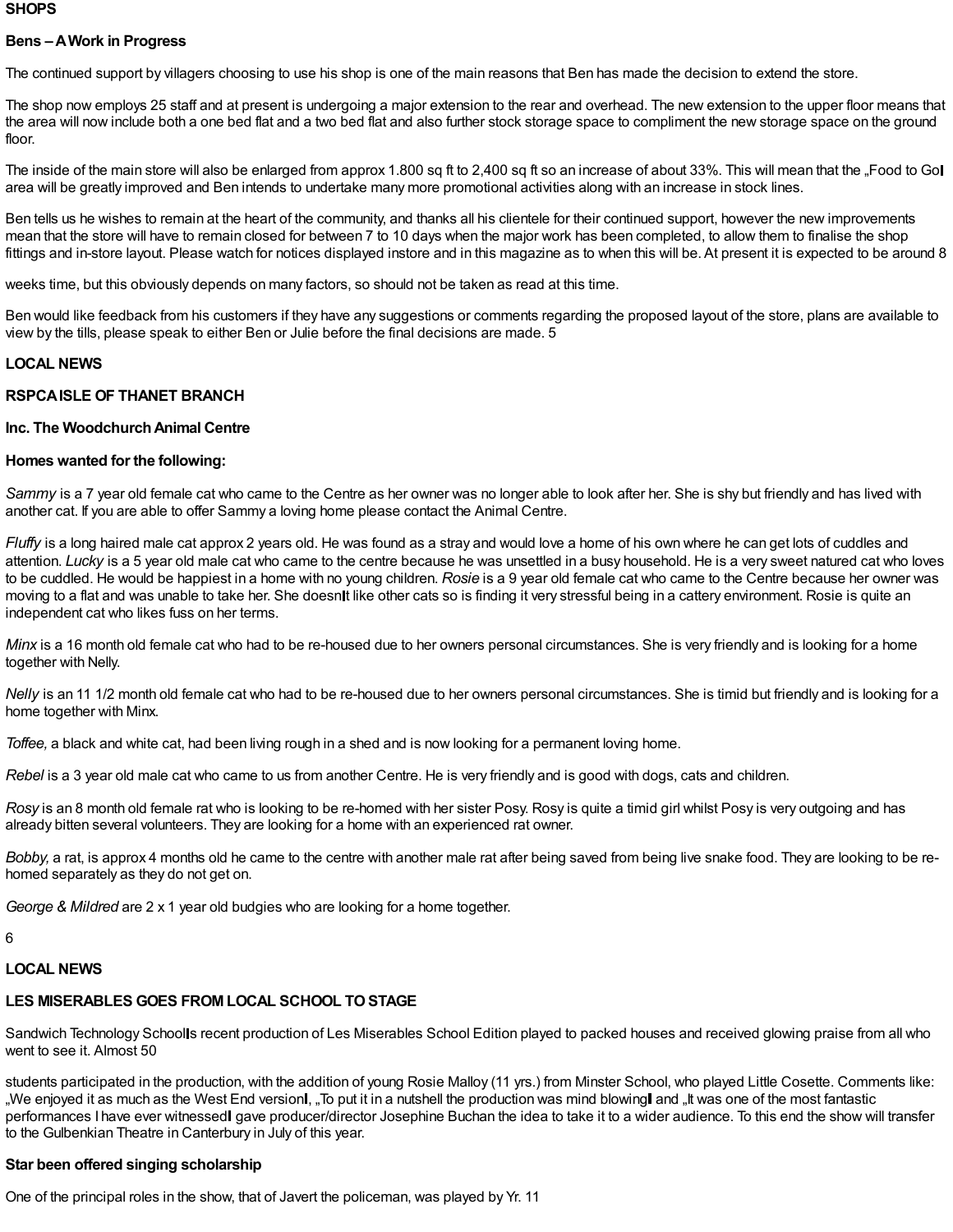student Alaric Green (16 yrs.) Although taking Drama at GCSE Alaric had not taken part in any major productions, and certainly no-one – not even Alaric himself – had any idea what a beautiful baritone voice he possessed. Such was the strength, passion and ability of his performance that Kate Griffin, Managing Director of independent music school All Sorts of Music in Ham, on seeing Alaric Is performance, immediately offered him an open-ended scholarship for private singing lessons.

Alaric said: "I can It believe it, my life has changed overnight. IIm going to give it everything I can, stay focused, and hopefully make this my career I. For more info contact Rose Osborne 07784 009 397 01304 614878

Josephine Buchan - Producer / Director 07525 835 854

Veronica Gomez - Head Teacher Sandwich Technology School 01304 611000

#### **http://www.youtube.com/watch?v=SI69tEEy-po**

Show dates and performance times

**Tuesday 20th July 7.30 p.m.**

**Wednesday 21st July 7.30 p.m.**

**Thursday 22nd July 7.30 p.m.**

**Saturday 24th July matinee 2.30 p.m. and 7.30 p.m.**

**Sunday 25th July 7.30 p.m.**

#### Tickets priced at £14 and £12 for concessions (Students and OAPs) Box Office -01227 7690757 Email-boxoffice@kent.ac.uk

The Gulbenkian, University of Kent, Canterbury, Kent, CT2 7NB

#### 7

#### **LOCAL NEWS**

#### **PRESTIGIOUSAWARD FOR "SHEEMAUN**

Dr Rodney Pell, of Minster, and his Gentlemanls Motor Yacht "Sheemaunl have recently been awarded the accolade of Flagship of the National Historic Ships for 2010. To read more about her history visit this website

#### **http://tinyurl.com/sheemaun**

At the ceremony Dr Pell was heard to comment that he has had 2 new engines fitted which instead of naming them the traditional "port and starboard engines he has affectionately called them NANK and NACC, that s, Not a new kitchen and "Not a Caribbean cruise thanks to the generosity of his wife, Maura, in accepting that the job needed to be done !!

Minster Matters takes this opportunity to thank both Rodney and Maura for inviting us to this prestigious ceremony, and we wish you "Fair Sailing" for *many years to come.* Copied from the NHS Website

Sheemaun was built as a gentleman's pleasure yacht and requisitioned for naval duties as an armed Thames estuary patrol boat throughout the 2nd World War. Now privately owned, she is enjoyed by the general public on both sides of the Channel. Included on the National Register of Historic Vessels, she has been awarded the accolade of Flagship of the Year 2010

by National Historic Ships in recognition of her wide-ranging public summer cruising programme. In this role, Sheemaun will be promoting the 1,200 other vessels on the National Register of Historic Vessels at events which include the Calais Fete de la Mer, the Swallows & Amazons Rally and the Mayor's Thames Classic Boat Festival.

#### **LITTER PICKING WITH ECOHEALTH WARRIORS:**

Branden, Matthew, Theo and Ben.

We were all really pleased by how little litter we found. Minster Primary School has recently been re-assessed for the Eco schools Green Flag. We are delighted to say that assessor declared that we are entitled to keep our flag for the next two years.

Activities like the Litter Pick go towards this green flag award. *Pat Hodges, ECM Co-ordinator, Minster CofE Primary School*

8

#### **LOCAL NEWS**

#### **Ghost Writer Reviews**

Another triumph for Minster Playhouse, with the production of Ghost Writer. Comments were as follows

## *"We all had a great time on Thursday. Had to stop my Mum from snorting so loudly*

#### *when she laughed!!"*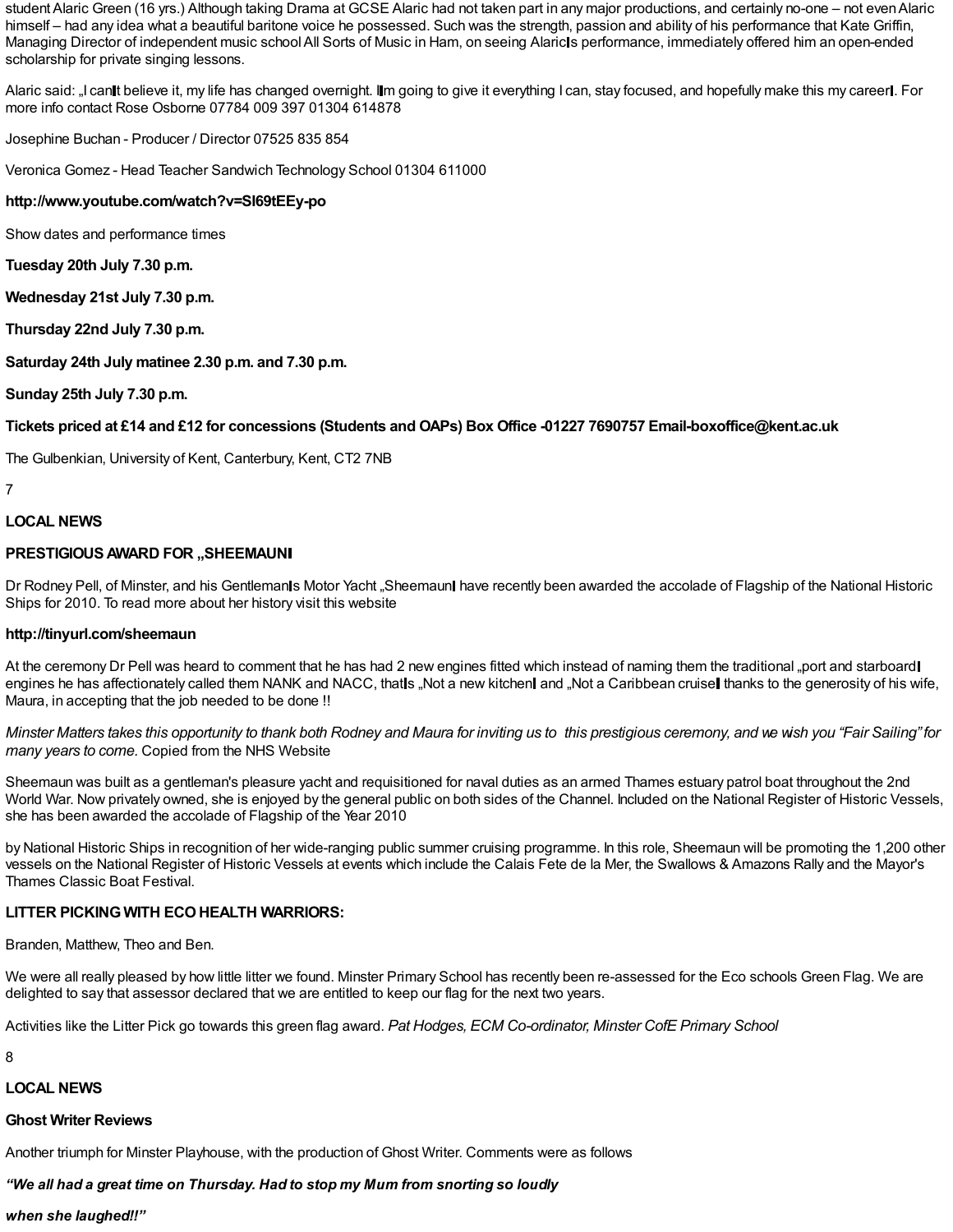*"Minster Playhouse is the real deal, the dog's whatsits (with added sparkles) ...strength*

*and talent in bundles. Well done everyone from the Boss Man , to the son et lumiere fold,*

*right down to the mould painter (!!) ... a brilliant, brilliant production."*

*"Congratulations again on a great play! In my opinion it would be a shame not to be*

*able to revive it later in the year."*

*"My friends and I thoroughly enjoyed the performance and can't wait for the next*

*one."*

*"You are a talented group, developed by a fine director!! I shall look forward to*

#### *hearing the results of the competition."*

As some of you are aware we were adjudicated for the Kent Drama Festival on the Friday performance and the feedback was very positive so the Playhouse is keeping its fingers cross that we will be nominated for a few of the categories.

For those of you who came along and had a great night thank you very much and for those who stayed at home, think about having a night out the next time we have a production, you will not be disappointed.

#### **MINSTER WALKINGBUS**

On a sunny Saturday in May a record number of Minster Walking bus children marched through the streets of Canterbury singing the Walking Bus song. They were there to help break the record for the largest walking bus in the county. 247 children in all from 20

different buses across Kent joined forces to celebrate the 10th anniversary of the Walking Bus charity.

Minster Walking bus was presented with its 11th Birthday certificate as the oldest bus in the county (and the only one attending from Thanet). This was accepted by one of the founding members of the bus Brian Portanier, who despite the fact his children have long since left Minster school, still "drives" the bus most days down Tothill Street.A great day was had by all with free pizza, games and goody bags for the children. The Rae family were also the lucky winners of an ipod in the raffle. Thanks to all the children on the bus who helped to make the fabulous banner and who walk to school each day in all weather!

If you would like more information on the walking bus, please contact Minster school or log onto **www.kmwalktoschool.co.uk**

9

#### **YOUR LETTERS**

"Brighton Marathon by Odette Collard-Woolmer

On Sunday 18thApril Iran the first ever Brighton Marathon. I decided to raise money for Guide Dogs for the Blind as one of my work colleagues is blind and relies on his guide dog to enable him to live independently and work. Mark is the same age as me (33 years) and I have worked along side him and Lister for a number of years. Lister is Mark s second guide dog.

So far we have managed to raise over £1300 for Guide Dogs with a great deal of support from our colleagues at Medway Council. Guide Dogs is a charity entirely funded by donations and enables approximately 5000 blind and partially sighted people in the UK to get around as independently as possible.

The marathon itself fell on a hot and sunny day with over 30,000 supporters. I managed to complete the marathon in 4hrs 38mins which is a significant improvement on my London time last year which was over 5 hours. This is my second marathon and I am keen to run again next year and hopefully raise funds for another worthy cause. Thank you again to those who have supported me in the village again this year. If anyone else would like to donate to Guide Dogs then this can be done on my Just Giving web page: http://www.justgiving.com/Lister-Mark-Odette

**THE DRAGON INN, MINSTER -** We were extremely pleased and delighted with the fantastic service and quality of food received at The Dragon Inn, Minster, on a recent visit. The restaurant was able to accommodate a large gathering for a 40th Birthday Party with ease and professionalism, catering for all with huge compliments to the chef. We would like to thank the staff for their continuous assistance in making sure we were all well fed and looked after throughout the meal and of course to those who cooked the delicious delights that completely satisfied our hunger. The Dragon Inn can certainly rely on our custom again - A RESTAURANT WE WOULD

HIGHLY RECOMMEND to all.

We look forward to our next visit (hopefully soon!)

*Staff at Minster Primary School*

10

#### **YOUR LETTERS**

**MINSTER LIBRARY** -I visit the Library frequently and would just like to say what a good service the staff provide. They get me numerous books from fara-way places if they donit have them in situ. I get a free notification when a book live requested is in and when I return it they then send it back to the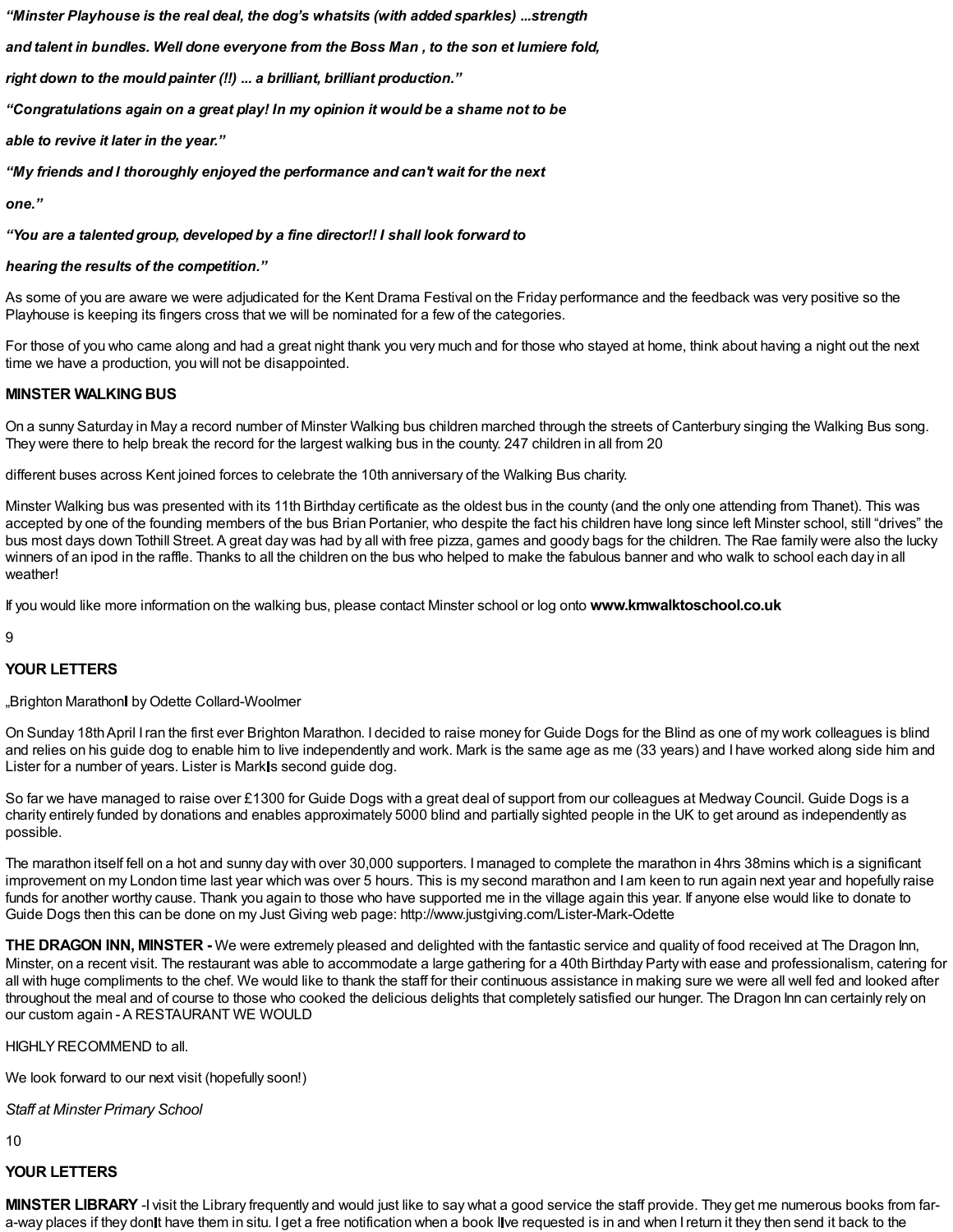library it came from. This all takes time and is offered free and with a friendly chat. So Thank You staff of Minster Library. *Brenda and Grady*

**THANK YOU TOEVERYONE** -who sent messages of congratulations on my retirement from the library.A new chapter has begun ! *Sandra Day*

**THANK YOU TO THE KIND RESIDENTS** of Minster and Friends of the Salvation Army for their concern and offers of help during Robertls recent illness. *Robert and Gwen Heath*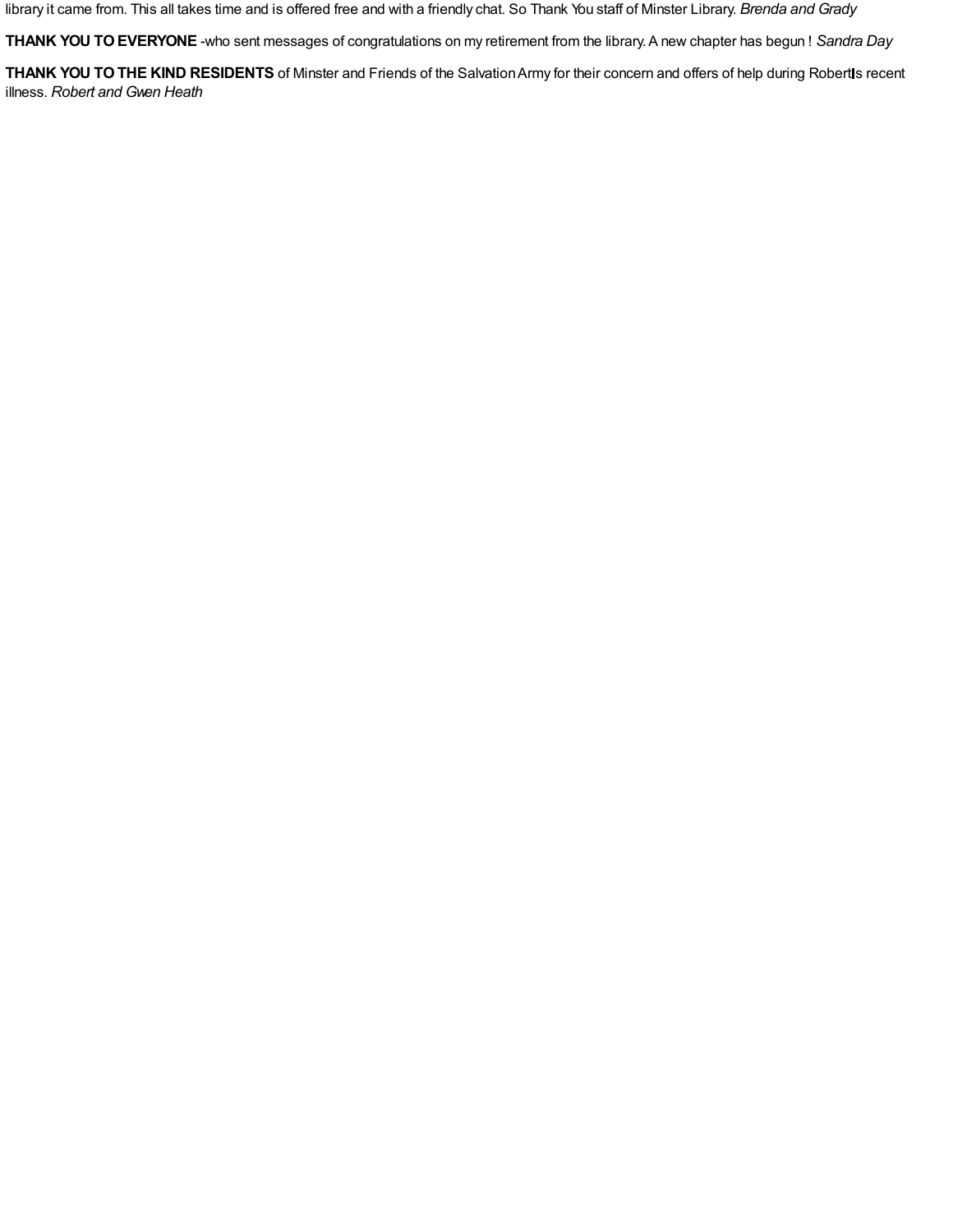## **A KIND HEARTED LETTER**

Now you re getting old gal

Your sight is fading fast

But that is not surprising

You knew it wouldn't last

And youlre mouth it must feel empty at night cosl them teeth, they re made of plastic Yeah, taking the old gnashers out each day

I guess must feel kinda drastic

And you re waist it is getting bigger gal

Not by centimetres, but by inches

And those old dresses you want to fit back in

You look at and give awful winces

But you knew that it would happen

That, Imean, not being able to bend

But now s the time when I can It say

Soon youll be on the mend.

But no matter what, you ll always know

Iwill always be here,

And I just thought that Iwould tell you this

You ve got my sympathetic ear!!

*(MarvynAttwell)*.

11

#### **YOUR LETTERS**

The Playtex Moonwalk is no ordinary sporting event. Run annually, women from all over the country power walk a marathon through London - at night! wearing customised, decorated bras and pink baseball caps to raise awareness (and money) for breast cancer research and holistic cancer care.

This year, villagers, Linda Wade and Gilly Brown, took up the Moonwalk challenge, with sponsorship from W S Cole & Son. On an extremely cold night in May, they left Hyde Park at midnight. Their marathon route took in all the sights of London, from Buckingham Palace to Big Ben, the Tate Modern to Knightsbridge … even the late night/early morning London revellers made their special presence known!

In all, 15,000 women took part, creating a massive snake of pink through the streets of London. Traffic came to a standstill when the women crossed roads; cars peeped their appreciation throughout the night as did spectators who lined the route offering encouragement and support. The impact was massive - the statement simple … with enough support, enough awareness and enough funding, we can beat cancer one day!

It was a truly inspiring event. Hard going! Tiring! But so very special. Before starting, all 15,000 women held a minutels silence to dwell on what they were doing and why … most had been touched by cancer, either personally or through friends and relatives. The atmosphere this created was moving beyond belief.

In the 12 years that it has been running, the Playtex Moonwalk has raised £42 million. And this money IS making a difference. Recent developments in research have isolated a gene that, it is hoped, will eventually cure 30% of future breast cancer cases. Similarly, advancements in holistic care are radically improving reactions to treatments and quality of life.

By comparison to the enormity of the occasion, and the target of £6 million that this yearls Playtex Moonwalk is hoping to raise, Linda and Gilly s aching feet and legs at the end of the marathon seemed somewhat irrelevant.

Well, almost irrelevant ... certainly nothing that a glass or two of champagne at the finishing line didnit put right!

If you would like to sponsor Linda & Gilly is achievement, it is not too late!

Every single pound makes a difference, and will be so gratefully received.

Donations can be handed in to the office at:

W.S. COLE & SON, 17-19 HIGH STREET, MINSTER.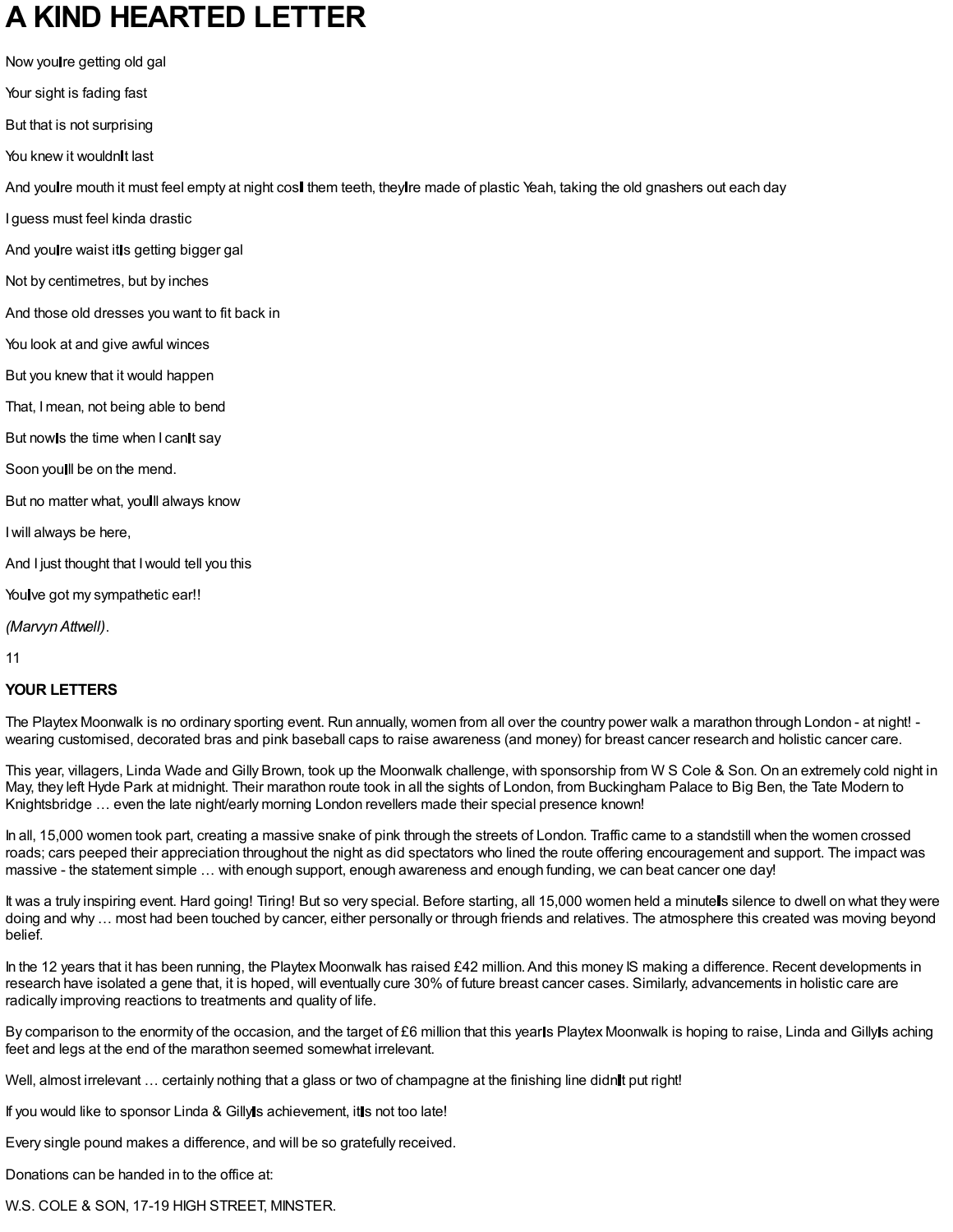#### TEL 821253

#### *Thank you!*

12

#### **ANNOUNCEMENTS**

#### **STREETWISE OUT OF SCHOOL CLUB, MINSTER**

#### **OPEN DAYS**

Streetwise is inviting all parents/carers to a session of open days giving you the opportunity and an insight of how our out of school club operates and what we have to offer your children. You will experience a fun atmosphere on your visit, meet and greet the staff and also see what activities, indoors and outdoors, menus and opportunities that are available daily.

#### **Our Open Days are from15.30-17.30**

**on June 7th, 8th, 9th, 10th 14th, 15th, 16th, 17th**

Booking essential, for further information call:-**Anita 07950 448595**

#### **VACANCYFOR**

#### **STREET CLEANSINGOPERATIVE/GENERALASSISTANT**

A vacancy has arisen for the position of street cleansing operative/ general assistant for Minster Parish Council

For an application form and job description please contact Kyla Lamb the Parish Clerk on 01843 821339 or email

clerk@minsterparishcouncil.org.uk

#### **Applications should be submitted to the Parish Office by Monday 14th June 2010**

#### **KENT VILLAGE OF THE YEAR 2010**

The format for this competition has changed and the Parish Council have decided that they will not be entering this year, due to time constraints and other commitments, however it is still open for any other group to make an application. Forms must be completed and returned by 30th June and it is now based on local projects that have made a real difference to the community. Forms can be obtained from the Editor of this magazine if you are interested in entering.

#### MINSTER CRICKET CLUB Fixtures for May & June 2010

|                                                          |                                                               | Home/ |        |                                                             |                    |
|----------------------------------------------------------|---------------------------------------------------------------|-------|--------|-------------------------------------------------------------|--------------------|
| Date                                                     | Opposition                                                    | Away  | League |                                                             | Start Time         |
| May                                                      |                                                               |       |        |                                                             |                    |
| Sat 8th                                                  | Worth                                                         | Away  |        | Kent Regional Cricket League 1.30pm                         |                    |
|                                                          | Result - Minster Won by 154 runs – I. Tong scored 160 not out |       |        |                                                             |                    |
| Sat 15th                                                 | Bapchild                                                      | Away  |        | Kent Regional Cricket League                                | 1.30 <sub>pm</sub> |
|                                                          |                                                               |       |        | Result - Minster Won by 140 runs                            |                    |
| Sun 16th Borden                                          |                                                               | Away  |        | Kent Village League                                         | 2.30 <sub>pm</sub> |
|                                                          | Result - Minster Won by 144 runs – A. Lee 104                 |       |        |                                                             |                    |
|                                                          | D. Ridley took 5 wkts for 4 runs                              |       |        |                                                             |                    |
| Sat 29th Brook                                           |                                                               | Away  |        | Kent Regional Cricket League 1.30pm                         |                    |
|                                                          | Sun 30th Southfleet                                           | Home  |        | Kent Village League                                         | 2.30 <sub>pm</sub> |
| June                                                     |                                                               |       |        |                                                             |                    |
| Sat 5th                                                  | Ramsgate Corinthians Home Kent Regnl Cricket League 1.30pm    |       |        |                                                             |                    |
| Sun 6th                                                  | Highways                                                      | Away  |        | Kent Village League                                         | 2.30 <sub>pm</sub> |
|                                                          |                                                               |       |        | Sat 12th Betteshanger Away – Kent Regional Cricket League – | 1.30 <sub>pm</sub> |
|                                                          | Sun 13th Elham Valley Home                                    |       |        | Kent Village League                                         | 2.30 <sub>pm</sub> |
|                                                          | Sat 19th Folkestone Home                                      |       |        | Kent Regional Cricket League                                | 1.30 <sub>pm</sub> |
| Sat 26th -                                               | Littleboume Home                                              |       |        | Kent Regional Cricket League                                | 1.30 <sub>pm</sub> |
|                                                          | Sun 27th Benenden                                             |       |        | Away Kent Village League                                    | 2.30 <sub>pm</sub> |
| Any new players of all standards welcome,                |                                                               |       |        |                                                             |                    |
| also anyone interested in Umpiring would be most welcome |                                                               |       |        |                                                             |                    |
| Please contact either I. Tong on 07809 623 087           |                                                               |       |        |                                                             |                    |
| or N. Harrop on 07745 161 070                            |                                                               |       |        |                                                             |                    |

13

#### **ANNOUNCEMENTS**

#### **Attwells are now collecting Supermarket vouchers.**

Sainsburysl vouchers for the Scouts and all others for the School, so please if you shop in the supermarkets and donlt require the schools vouchers then pop then into Attwells and they will be put to good use.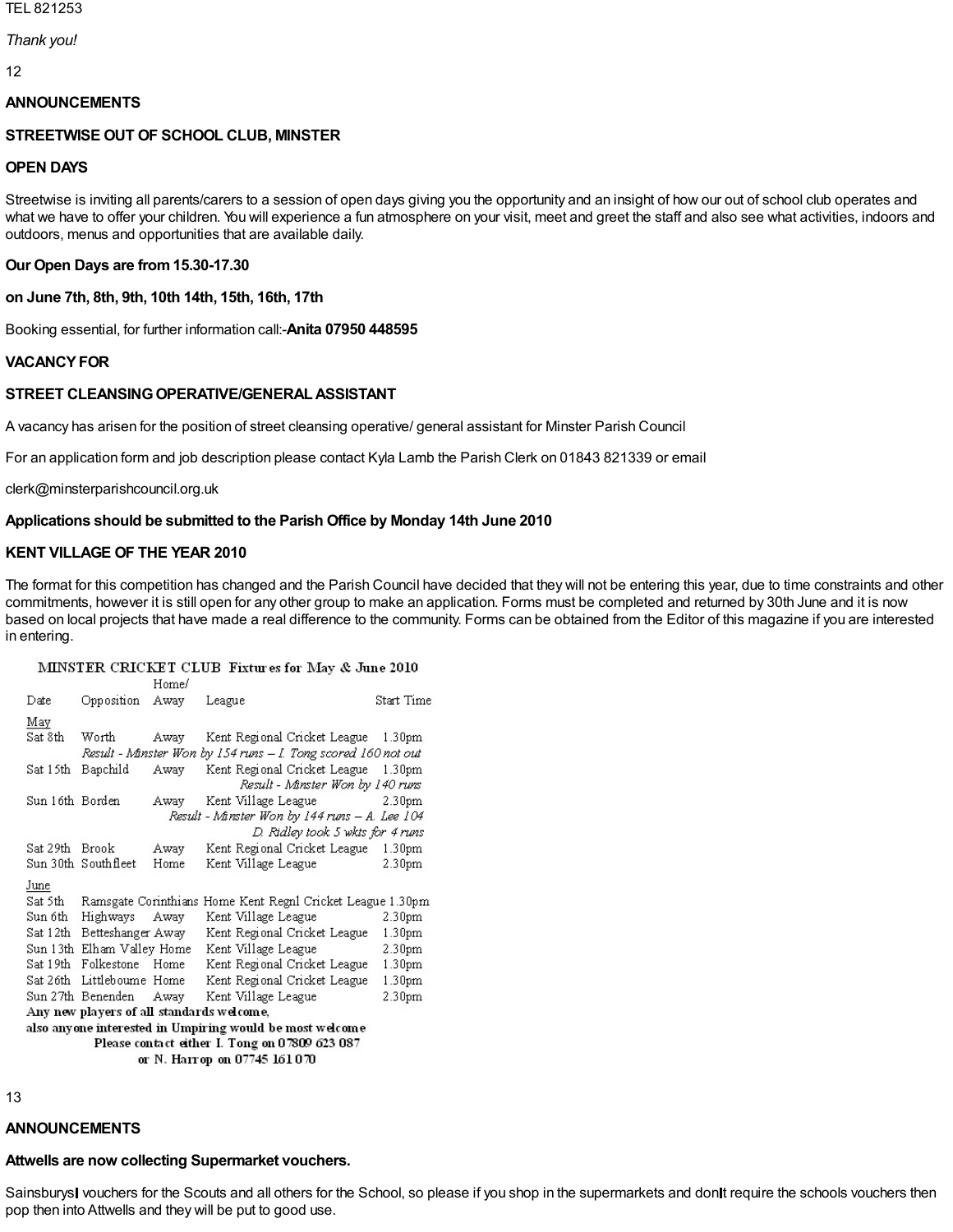They are also collecting Dog, Cat or Bunny food which will be distributed locally to both Minster Cat Care and TAG.

14

## **MINSTERARMBOUTS CAPPEL TWINNINGASSOCIATION**

Well the 48 French visitors were treated to some good old English weather on 2nd May!

That did not stop everyone having a really good day though. Roy Bailey and the Carnival Court greeted the guests at the railway station and from there they went to The Bowls Club. Speeches and gifts were given and received, and refreshments taken. Thanks to the Parish Council for providing drinks and especially to Mrs Anne Thomson for giving her speech in French. The French now have a hamper of English produce and we have one of French produce – so obviously great minds, and Twinning Associations, think alike. Most people had a go at short mat bowls, for which thanks to The Bowls Club, and thoroughly enjoyed it. It was still raining and blowing and the giants were too scared to brave it, but the journey was made to The Royal British Legion Club for socialising, a delicious meal and the raffle. Paul Cornwalls musical renditions were well received and contributed to a happy atmosphere.

The English were invited to a "boot fair" on Sunday 9 May and four people ventured over for a pleasant day. There is also an invitation to attend a Ducasse, a kind of village fete, on 27 June. The Carnival Court will be going and villagers are welcome – perhaps a coach could be arranged if there are enough takers – so please let the Association know if you would like a trip to France. The French asked for the date of Minsterls Village Show, which is 24 July, and they will be making their next visit then. Hopefully by then there will be better weather that is more suitable for giants.

Would anyone be interested in joining, or even a running a 100 or 200 club to raise funds?

Please let the committee know as we would like to start such a club if we have enough subscribers.

### The next committee meeting will be at The Royal British Legion Club on Thursday 3rd June at 8.00 pm if anyone would like to attend they **will be most welcome.** 15

#### **MINSTER-IN-THANET WI.**

There were two distinctly different parts to May's meeting. Firstly, Marion Rose and Cathy Hoenes presented the WI's resolution for 2010, which is to urge the Government to introduce clear and mandatory country of origin labelling on all meat, poultry and fish products sold in this country, since unclear and misleading information on packaging denies consumers the chance to make an informed choice when purchasing goods. They gave examples of products with limited or no information, and the resolution was approved unanimously.

Secondly, on a light-hearted level, we had a fashion show, courtesy of Edinburgh Woollen Mills. Our 'super models' on the catwalk were Mesdames Backler, Butterworth, Day, Eaton-Brown, Fuller, Shervington, Tinker and Todd. Refreshments rounded off the evening.

A New Members Evening was held, when the ladies who joined recently met our Committee, plus Janet Bradley (WIAdviser for Acol Group), and learnt about the history of the WI, its organisation and numerous activities. This was followed by a buffet and much chatter!

Our next meeting, to which visitors and new members are welcome, will be on Tuesday, 8th June at 7.30pm in the Village Hall, when there **will be a talk about the Royal British Legion.**

**On 12th June there will be a Garden Morning at 9 High Street to which all are welcome**.

16

#### **MINSTER BOWLS CLUB**

The outdoor season is now up and running. During the day time if you visit our green you can see members bowling and trying to find the Line and Length to the jack. Once competitions and games, against other clubs, are under way they will be looking for the third

"L" LUCK.

Matches against other clubs have started, and to date we have played four, resulting in two wins and two losses. The first game we won by 23 shots, the second by 22. Our next game which we lost by 6 shots was the first round and away leg of our annual Challenge Shield, with our home leg still to come. The league match against Herne Bay also resulted in a loss by 18 shots.

Our Ladies County Pairs team got off to a good start, with a nice win over the Ladies from Deal BC. Well done to Sylvia Pritchard and AudreyGent. For those who can spare the time to come and see the club playing at home here are the relevant dates until the end of June:-**30th May - Thanet BC**

#### **12th June - BarhamBC**

**13th - Victoria Park, Deal.**

#### **16th - Whitstable BC**

#### **19th - Chislet BC.**

Also, don't forget our CharityOpen Day on Sunday 27th. For all you newcomers to the village this is a day especially for the villagers, when nonbowlers compete against each other in the hope of benefitting their own chosen charity. Bowls are provided, and all we ask is for players to come with flat shoes. Food and drink are available and the bar is open all day, you will find our prices are excellent. We have already had quite a few new members join this year, so don't be scared to come along, maybe youll be taken by the game or the social ambience of the club and wish to join too.

#### **CONGRATULATIONS to Minster Bowler - Len Cooper,**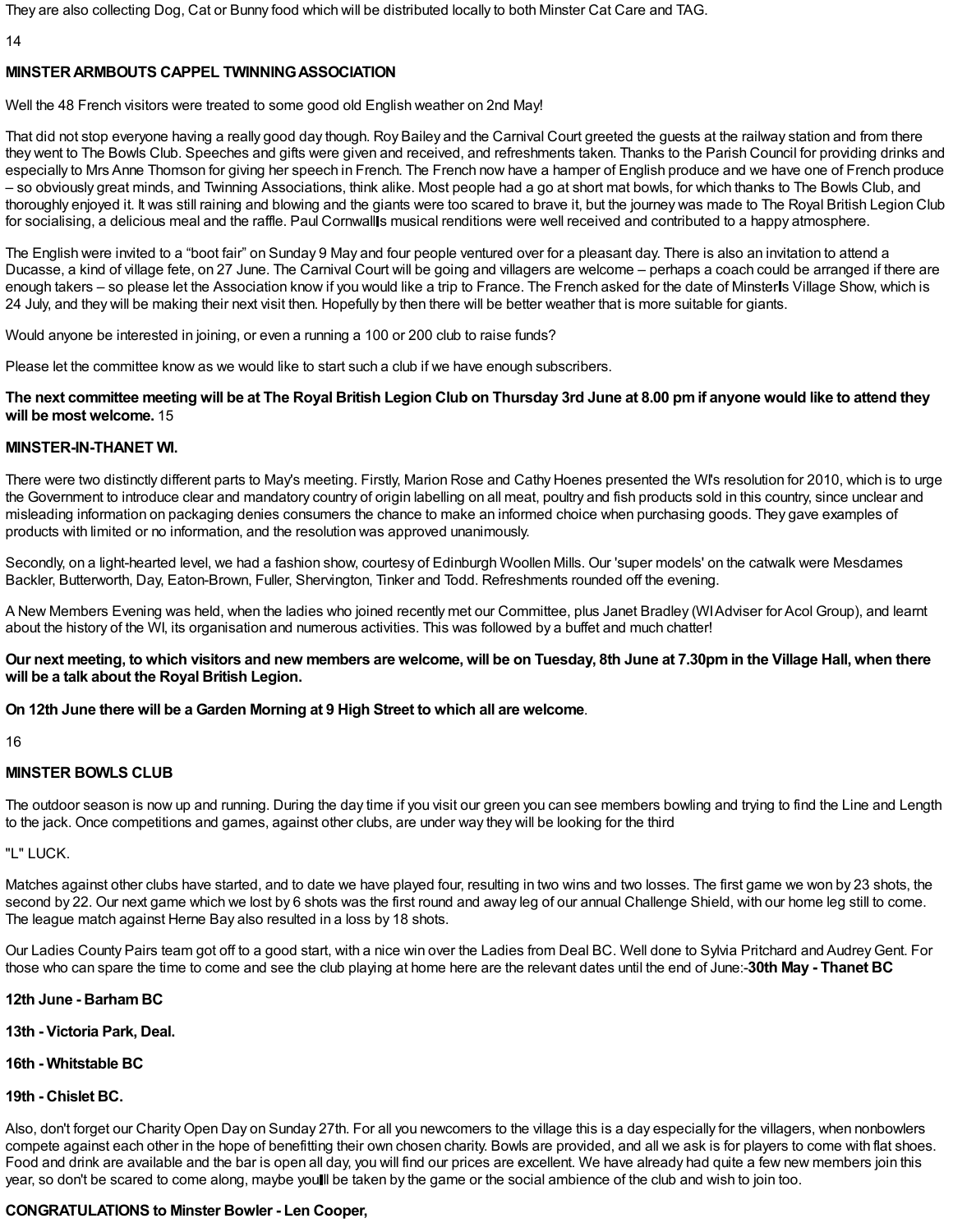on winning "Yard of the Jack and "Mixed Singles competitions at Thanet Indoor Bowls over the 2009/10 season

17

#### **JOURNALIST CLUB**

Editors this month are Rosie Malloy & KeeleyAllen

## **The Lollipop Lady**

On Wednesday 28thApril Streetwise out of school club had a visit from the lolly pop lady. She told us all about road safety and we got to ask her all these sorts of questions. We learnt all about her job and what would happen if something happened.... By Keeley Allen

## **If Only I Had Stopped To Think**

One day Iwas out playing with my friends in the park. We were playing dares and I dared someone to lie in the middle of the road when a car was coming. I told the others that I didnit think he would do it. A car was coming I told him to move but he didnit and the car hit him. I started to cry and called an ambulance.After a few days he died. By Helen Birch

(Note : This isnit a true story)

## **Littlest Pet Shop**

Littlest Pet Shops are a range of toys that Children can play with. The toy franchise is owned by Hasbro. There is a littlest pet shop House, a littlest pet shop nursery, a littlest pet shop get better centre and a littlest pet shop adoption centre. There is a wii game, a ds game and a computer site where you can play anytime. Littlest pet shops are so cute and we have lots of them!

by Emma Holland & Rosie Malloy

### **My SnakeArthur**

I have a snake called Arthur. Out of all my pets (15 because 1 degu died suspiciously) Arthur is the only reptile. Snakes shed occasionally;Arthur is about a year or two old and has shed once. Snakes can live to about 20; the oldest python in the world is about 40 years old.Arthur is a royal python, easy to take care of. Royal pythons are constrictors, like all pythons, and are not poisonous.Arthur has never bitten a human in his life because I get him out of his Vivarium often. He eats frozen mice, bought from most pet shops, with a bottle of vitamin powder. He needs his water changing nearly every day to take care of him, but he is having feeding problems right now, he only eats warm mice. Yuck! I chose the picture that looks most like Arthur.

By Scott Oakes

**BOB**

Bob is a random guy, he likes pie and rabbits and stuff. He doesnit like people because they freak him out.

#### **By Nathan Munday**

18

#### **Enterprise Week**

Enterprise week is a very fun week for the year 6 Is at Minster Church of England Primary School. It is like Dragon is Den but the Dragon is were Mrs Kirkelaird, Mrs Stone, Mrs Newgreen, Mrs Elks and Mr Packer. The task was to create something like jewellery, egg cups, photo frames, decorative boxes, foam or puppets. In my group the manager was Sophie and there was also Katherine, Sam, Adam, Lawrence and me. We made photo frames and are having a sale in Minster School Hall on Thursday the 19th of May 2010. It was so exiting and I can it wait till we go to hindleap next week.

By Emma Holland

## **Cathy Cassidy**

Cathy Cassidy is another successful writer (one of my other favourite writers) has just written her new books: gingersnaps, Dreams and doodles day book, Angel cake, Letters to Cathy and love, peace and chocolate but one of her books I particularly like scarlet. Her first ever book is called dizzy witch IIm reading right now! If you want a fabulous book of your own buy one at WHSmith or Waterstones.

#### **Netball**

On Saturday 27th February the netball team went to a tournament. There was 4 teams including us and we had to play all of them twice. The schools were Newington, North down, Clifftonville and Us! We played each of them and won both of the matches with Newington and Clifftonville but sadly we lost both times to North Down but we did score one goal against them and we managed to get in the Finals. We sadly lost the finals but we did come 2nd and received Gold Medals!

There are 7 players and they each have a position there is: Goal Attack= Helen, Goal shooter= Charleigh, Goal keeper= Jason, Wing Attack= Keeley, Wing Defence= Megan, Centre= Thomas and Goal defence= Libby!

By KeeleyAllen and Helen Birch!!!!!

#### **Minster Matters Ray**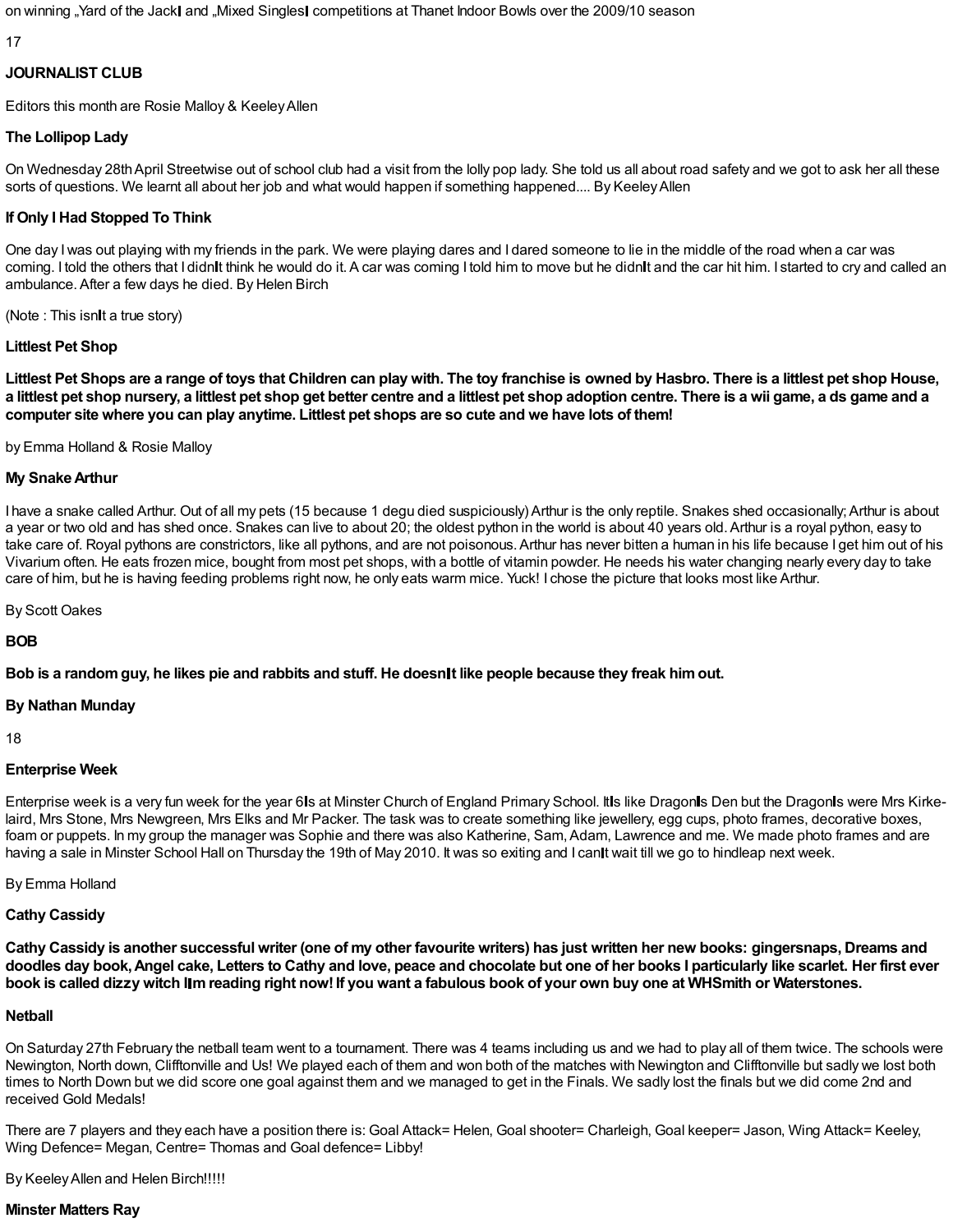We should all thank Ray for using his time to produce the fabulous local paper the Minster Matters. Here at Minster school we really appreciate Ray using his time to come in and let us put some things in the Minster Matters. Jessica (my annoying sister aged 8) has just joined journalist club and she thinks that Ray is really funny.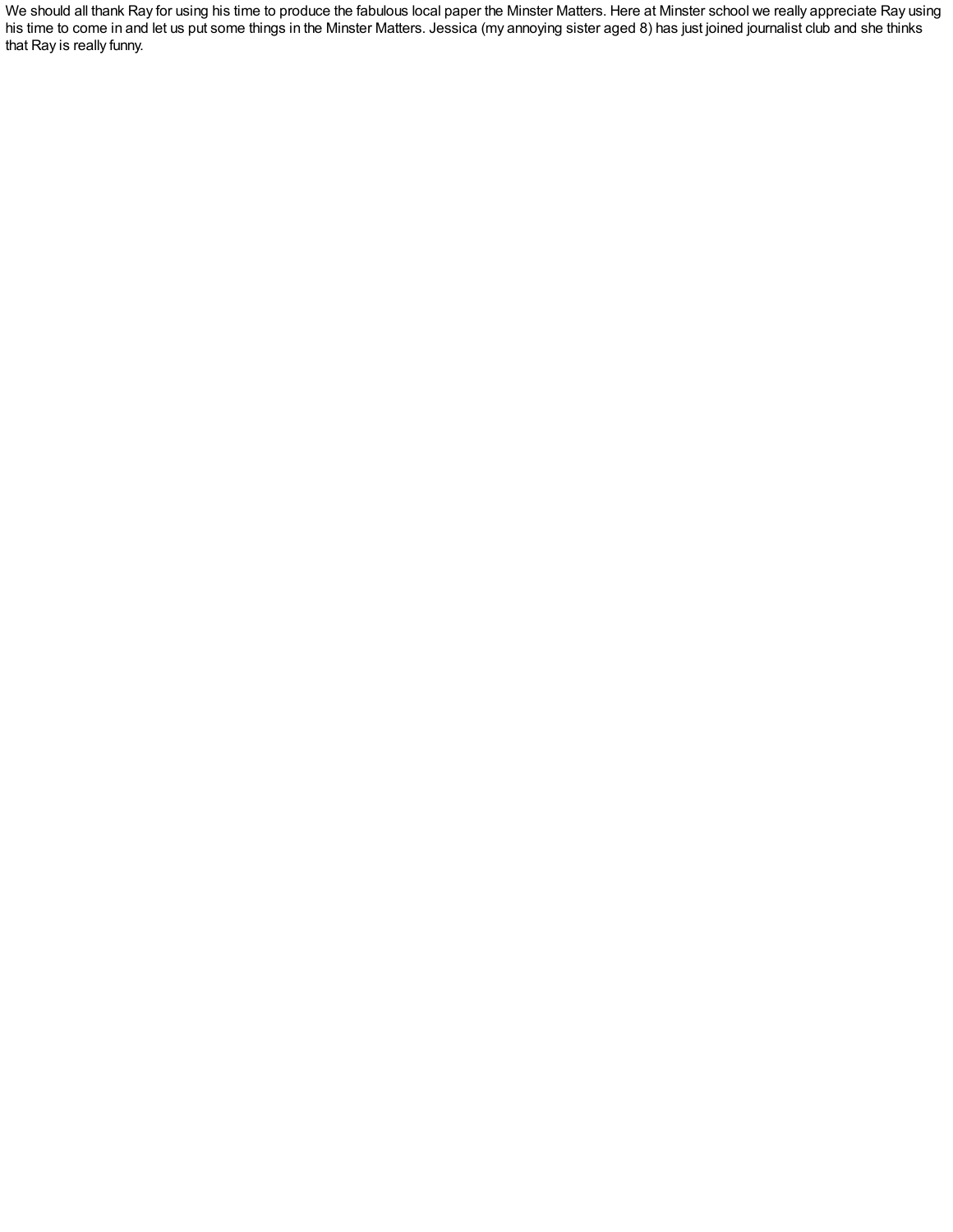## **THANKS RAY!!**

By Sophie Stevens and Jessica Fright

19

## **WHATIS ON**

**World Environment Day**

## on **Saturday 5th June 2010**

A Green Fayre is being held at Broadstairs library

Fair trade goods will be on sale and locally sourced products **The Fayre will run from10.00am- 4.00pm.**

## **MONKTON OPEN GARDENS on 5th & 6th JUNE 2010**

**From11.00am-5.00pm**

## **Musical Evening**

Presented by Young People (From The SalvationArmy in Sutton, South London) **26th June at 6.30pm**

In the SalvationArmy Hall, Tothill Street

**PSYCHIC FAYRE** at Minster Village Hall

## **On Sunday 27th June from10.00am-4.00pm**

Lots of stalls: Tombola for Cats in Crisis; Mediums giving various readings including Tarot, Psychometry,Angel Cards, Spirit Linking & possibly Crystal Ball;Aurasoma Life Readings

Refreshment Bar open all day for tea, coffee, snacks & cold drinks **Admission £1 includes tea & Biscuits - children FREE**

Proceeds to various Animal charities & sanctuaries

## **Further details fromKay on 01843 297 665**

## **SUMMER SERENADE**

on Sunday 27th June, 3.00pm at St Nicholas-at-Wade Church Thanet Light Orchestra and guests (this time including the school's renowned choir) will perform a varied programme of light music and popular classics, in aid of church restoration. **Entry only £5.00, free to those 18 & under**

Refreshments will be available, for a donation

20

## **WHATIS ON**

## **GIRL GUIDINGCELEBRATING100 YEARS**

1st Minster Guides and Brownies are having a stall at the Minster Show. Please come and see us and maybe have a go at a few of our crafts, or play some games, or perhaps have a go at tie dying

You might even want to join us on a Monday night at the Pavilion. Brownies 5pm to 6.30pm or Guides 6.45pm to 8.45 pm

## **MINSTER SHOW ON Saturday July 24th**

To be opened by**Amanda Piper** of Meridian TV News For full details of the Show please visit our "Brand New Website at **www.minstershow.org.uk**

There are some really good pictures of past shows, maybe youll find an embarrassing one of yourself!! and information on what you can expect

to entertain you this year.

Get your Ceilidh and Grand Draw tickets from Attwells NOW!!

**Thanet Festival Choir** will be performing a Summer Concert of light music, under its conductor Clifford Lister, **on Saturday 19th June at 7.30 p.m.** at Holy Trinity Church, Cliftonville

The programme will include songs by Noel Coward (The Stately Homes of England, Chase Me Charlie),-Ivor Novello (Waltz of my Heart, I can give you the Starlight) - Flanders & Swann (The Hippopotamus, The Elephant, The Slow Train), and excerpts from Oliver by Lionel Bart.

It promises to be a great toe-tapping evening of music. **Tickets available on the door –Adults £8, Children £2.**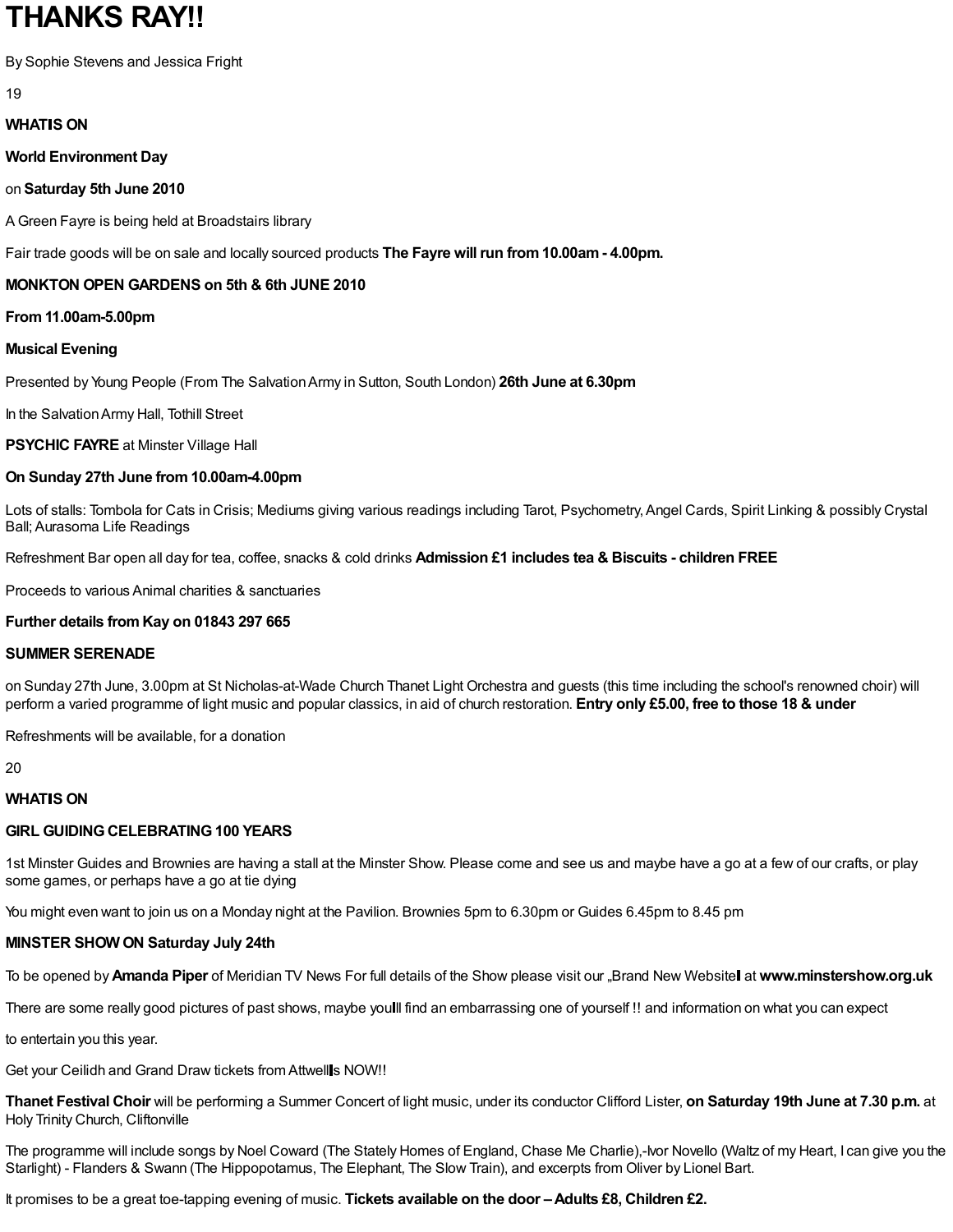

21

#### **COFFEE MORNING**At 101 Tothill Street, Minster

On Saturday 26th June from 10.30

Nearly New stall, Tombola and Bring and Buy. Proceeds to QEQM Midwives who are making a difference to the maternity practices in rural Ethiopia **Fact: Globally one woman dies every minute through pregnancy and childbirth** Help us to help them!

Call Kate Humphreys 823319

Midwives in Ethiopia

or Mary Lord 821408

in partnership with

for details

*Health ForAll*

Registered Charity Number: 1076913

#### **MINSTER OPEN GARDENS 2010**

#### **12th anniversary**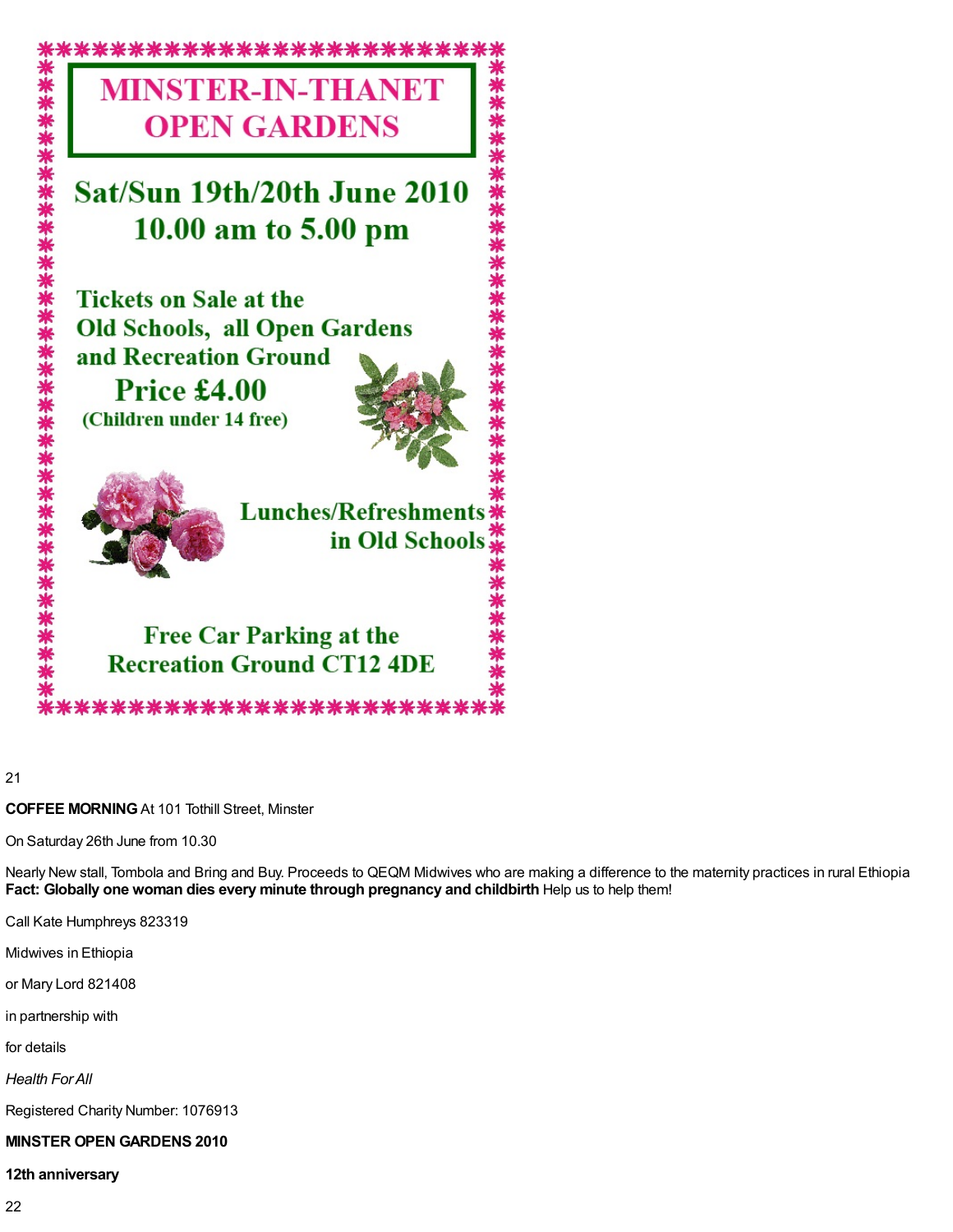**NOTES & EVENTS**

**MINSTER-IN-THANET WI**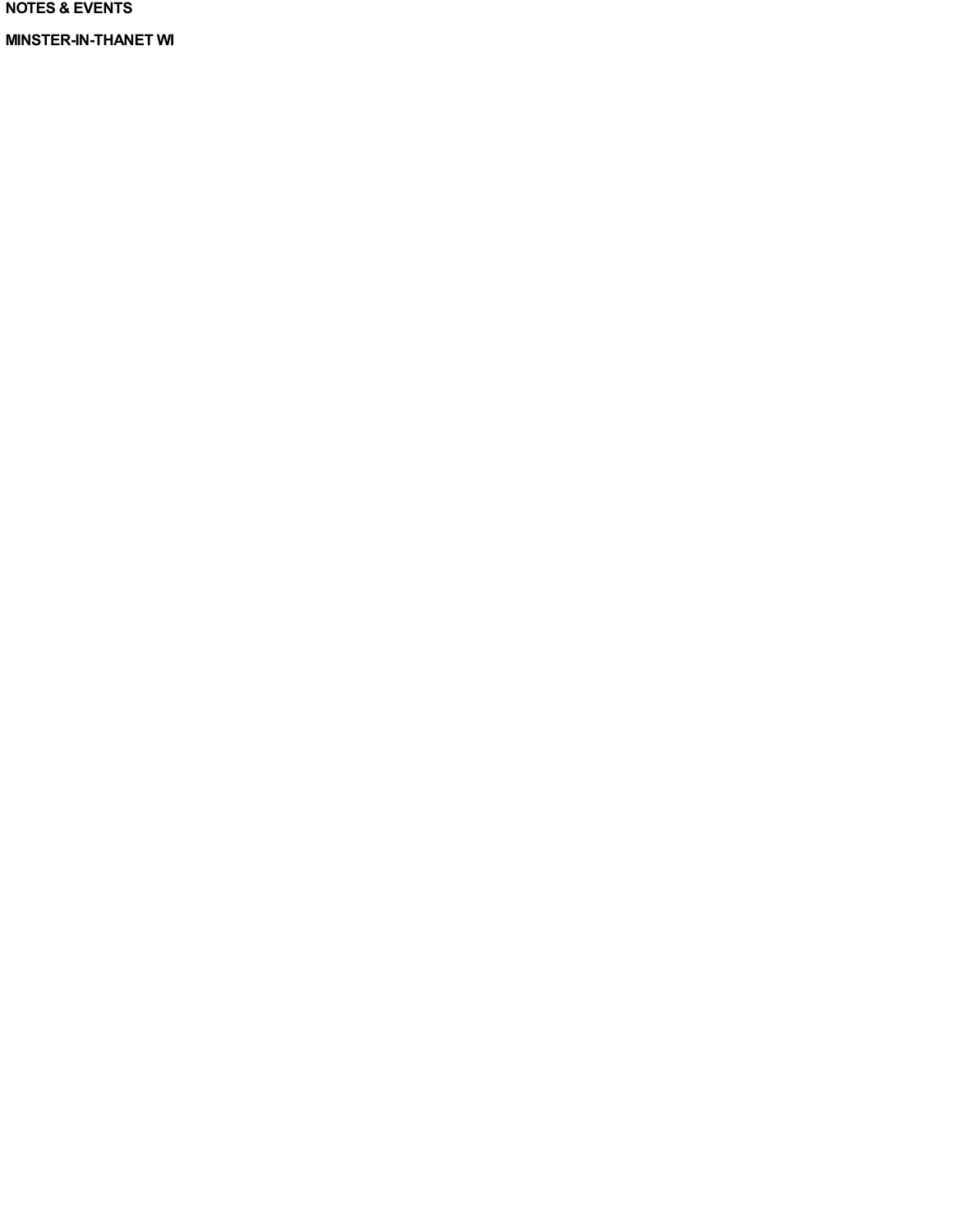# **NEXT MEETING**

**Tuesday 8th June** in the Village Hall at 7.30pm

Speaker: Mrs Anne Hill, On The Royal British Legion

*NewMembers and Guests Welcome*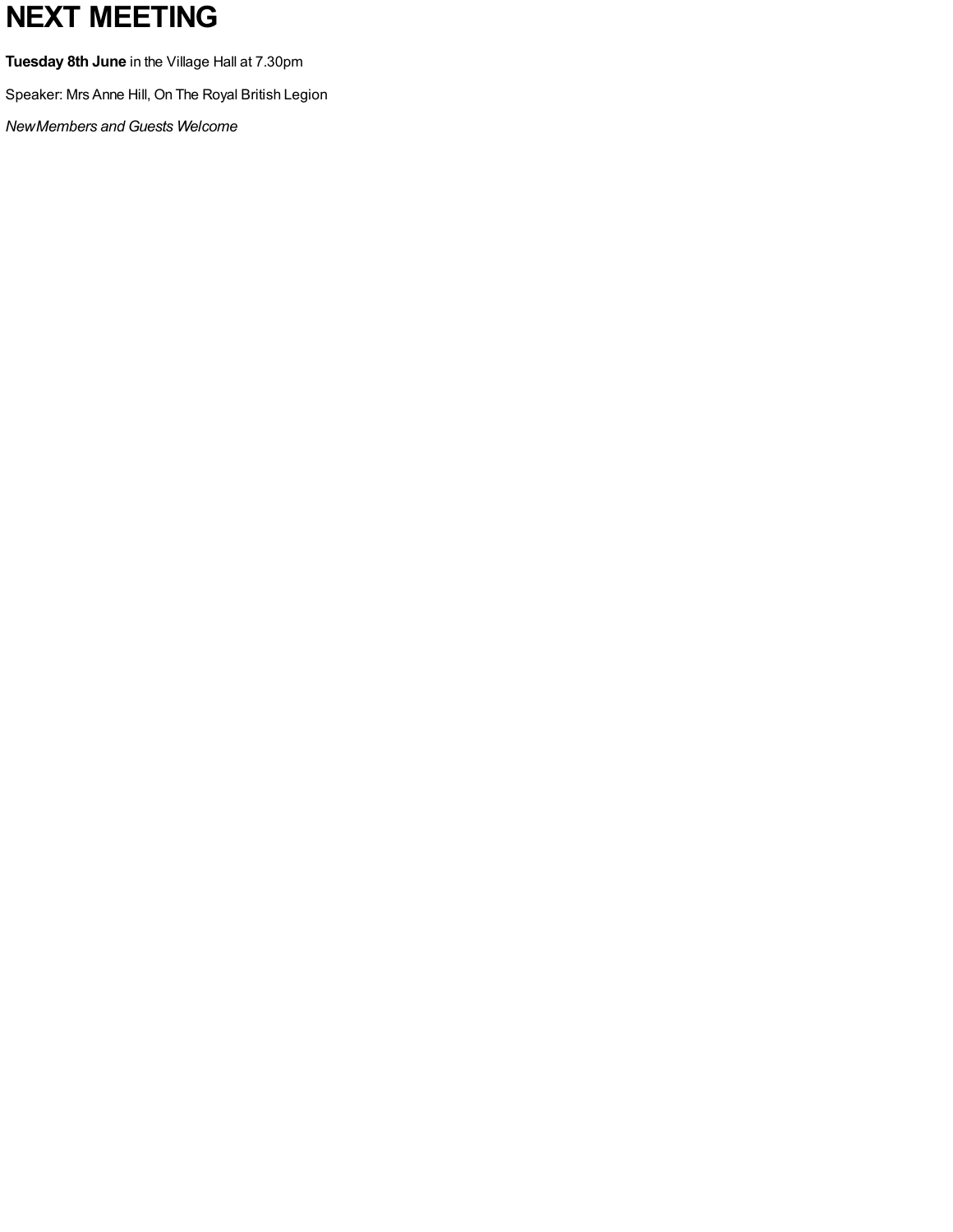# **COFFEE AND CHAT MORNIBG**

**Thursday 17th June** in the Village Hall Committee Room From 10.00am to 12.00noon.

All welcome.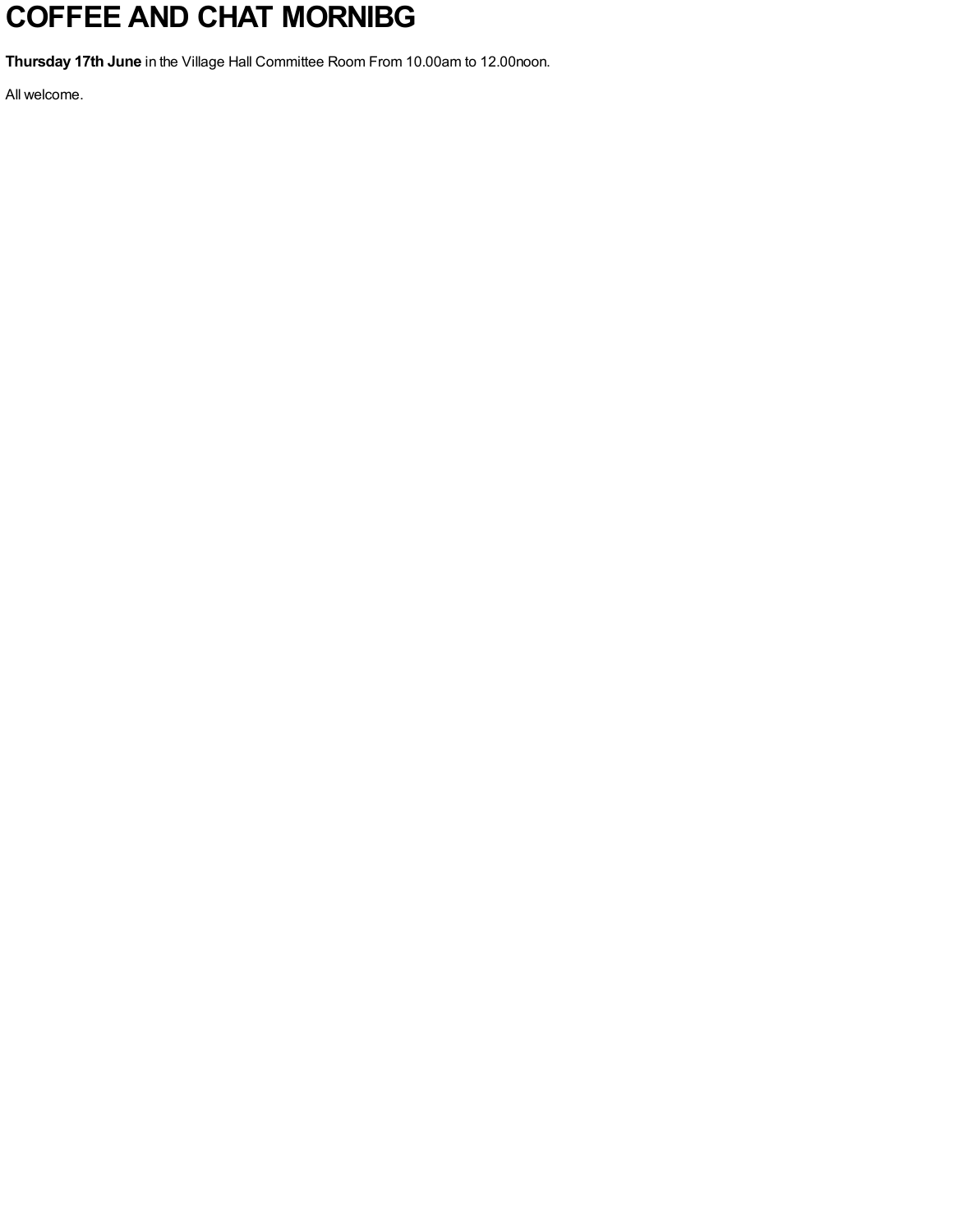## **GARDEN MORNING**

**Saturday 12th June,** from 10.00am - 1.00pm

At 9 High Street, Minster

*Stalls, refreshments, raffle All welcome*

**Further details: 597287**

**MINSTER & MONKTON ROYAL BRITISH LEGION**

#### **WOMEN S SECTION**

#### **NEXT MEETING**

**Monday 14th June at 7.30pm**

#### **Flower Demonstration**

#### **Bingo Speaker or Quiz**

*Raffle prizes needed for all meetings*

*For further information ring Miriam Smith on 822589*

23

.

#### **NOTES & EVENTS**

#### **SATURDAY MARKET**

In the Old Schools

#### **On June 5th at 10.00 - 12.00noon**

*(first Saturday, for this month only)*

Plants, cakes, preserves, cards, Bric a Brac and Refreshments Do come along and join us All Welcome

#### **NOTES & EVENTS**

#### **SANDWICH FARMERS MARKET**

Last Saturday of every month

(29thApril, 26th June, 31st July, 28thAugust,

25th September, 30th October, 27th November)

9am to 1pm

Guildhall, Cattle Market

#### **Further information fromMelanie Clarkson on 01304 617197**

## **Or email: info@sandwichtowncouncil.gov.uk**

## **CLIFTONVILLE FARMERS MKT**

Last Sunday of each Month

(30th May, 27th June, 25th July, 29thAugust, 26th September, 31st October, 28th November) Oval Lawns, Eastern Esplanade

for further info contact

June Chadband on

## **226033**

Or email: k.chadband@btinternet.com

24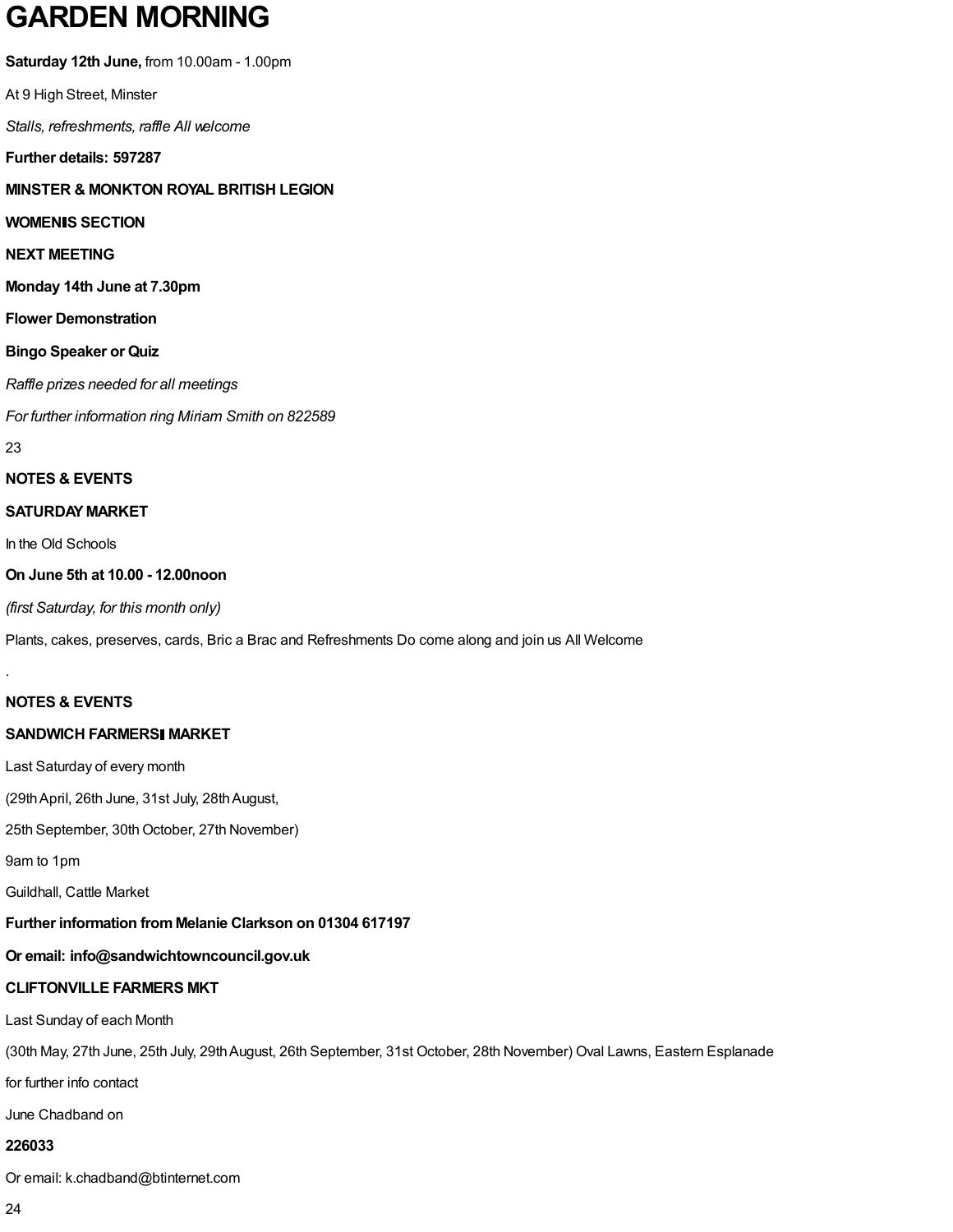#### **MINSTER & MONKTON**

#### **WEDNESDAYAFTERNOON CLUB**

Royal British Legion Club, Augustine Road

Come and join us for a "Cuppa" and Chat

Bingo - Raffles

#### **2.00pm- 4.00pm**

All Welcome

**Joan Cordwell - phone 823782**

#### **MINSTERAND MONKTON HORTICULTURAL SOCIETY**

#### **NEXT MEETING WILL BE HELD ON**

#### **Wednesday 16th June at 7.30pm**

#### **Village Hall**

Please note change of speaker to **Mr NeilArnold** talking on **"MysteryAnimals of the South East"**

Investigating strange creatures in our woods and gardens Points table:A vase of Roses

*All visitors are welcome 50p*

#### **AMBERSADVICE**

#### "RETIREMENT"

May I have a small house and a large garden, a few friends, and many books !

(Cowley The Prophet) All true !

#### **TIGERS TIP**

Speedy Ironing - Place a strip of aluminium foil under the cover of your ironing board - the foil reflects heat back into the underside of the material

#### **ZAC s MUSINGS**

Believe it or not - Life for me is not always a bed of roses, sometimes IIm forced to sleep on a soft fleecy blanket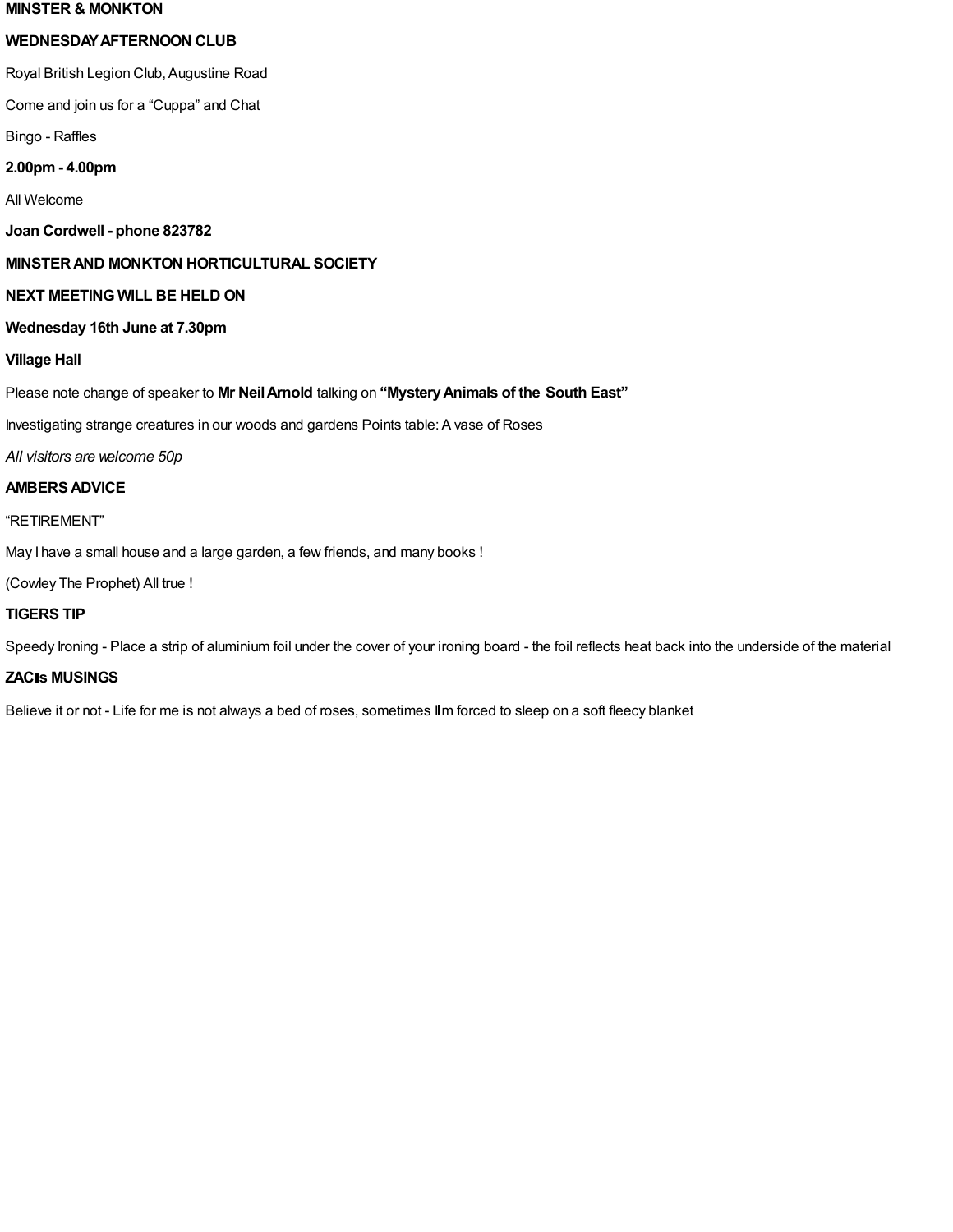**Church News** and Service Times

St. Mary's the Virgin, Minster Rev. Bob Coles, 821250 Sunday Services In **JUNE 2010** 

6th June 9am: Holy Communion (BCP) 10am: Family Praise 6.30pm: No service (joining Monkton)

13th June 9am: Holy Communion (BCP) 10am: Family Communion (CW)

20th June 9am: Holy Communion (BCP) 10am: Father's Day Service

27th June 9am: Holy Communion (BCP) 10am: Holy Communion (CW)

Mid week service at St Mary's Wednesdays 10.30am

St Mary Magdalene, Monkton **Sunday Services In JUNE** 

6th June 5.30pm: Open Gardens Songs of Praise

13th June 10.15am: Holy Communion (BCP)

20th June 10.15am: Holy Communion with Methodists

> 27th June 10.15am: Family Service

#### **Baptisms** at Minster Parish Church:

17th April: Rosalie Bentley 16th May: Tommy Beale 16th May: James Hockley

#### Funerals:

22nd April: Audrey Pickering (78) at Minster Church & Thanet Crematorium 11th May: Violet Brown (93) at Thanet Crematorium

 $25$ 

#### C**HURCH NEWS**

26

Contacting your District Councillors

Councillor Bob Grove

Bob is now holding regular monthly surgeries every 1st Wednesday of each month in the Neighbourhood Centre at 1.15pm.

All residents are welcome to attend.

Councillor Mike Roberts

Conservative Ward Councillor for Thanet Villages

You are most welcome to contact Mike with any issues or problems you may have regarding Council matters

SS Ethelbert & Gertrude Catholic Parish Ramsgate and Minster Rev S. Fisher, 592071

ethelbert@fastmail.fm www.rc.net/southwark/ramsgate

Parish Office: SS Ethelbert & Gertrude Church 72 Hereson Road, Ramsgate, CT11 7DS

Catholic Mass each Wednesday and Holyday of Obligation at 12 noon in the Church of St Mary the Virgin

For other services in Minster please see Minster Abbey entry.

Minster Abbey www.minsterabbeynuns.org

The Abbey Chapel is open for prayer throughout the day

Lauds 7.30am Mass 8.15am, Sunday 10am Mid day prayer 12.10pm Vespers 6pm Compline 7.50pm (followed by Silent Prayer)

All our visitors, not only Christians but people of all faiths and spiritual tradition, all who 'truly seek God' (rule of St. Benedict) are warmly welcomed to join us in prayer, in our beautiful monastic chapel.

## **Open Gardens** 2009 12<sup>TH</sup> ANNIVERSARY

 $19<sup>th</sup>$  -  $20<sup>th</sup>$  June. 10.00am to 5.00pm

22 gardens being opened; 19 on Saturday, 18 on Sunday

Admission to all gardens:  $£4.00$ 

## The Salvation Army 11 Tothill Street, Minster **Major Denise Cooper** 825178 / 822308

#### Weekly Programme

Sunday Jigsaw (Sunday School)  $11.00$  am  $-12.00$ pm Morning Family Service,  $11am - 12pm$ Evening Service, 6pm -7pm

Monday Baby Group (Parents & Babies up to 12 months), 9.30am to 12.30pm Friendship Club (Over 50's), 2.15pm - 3.30pm

Tuesday Parents and Tots,  $9.30$ am  $-11.30$ am 7 Up (children's club for year 3-6, ages 7-11) 6pm - 7pm

Wednesday Keep Fit, 10.15am -11.15am Home League, 2.00pm - 3.45pm Pilates, 6.30pm-7.30pm & 7.30pm - 8.30pm (for details ring Andy on 07505399512)

Thursday Prayer Meeting and Quiet Time 9am - All are Welcome Please contact for details - not held at Hall

Friday It is hoped to resume the Youth Club for ages 11-16 year olds after the Summer Holidays

Saturday There are events happening on most Saturdays please see other pages of Minster Matters for details.

Salvation Army telephone number for the new building is 01843 825178